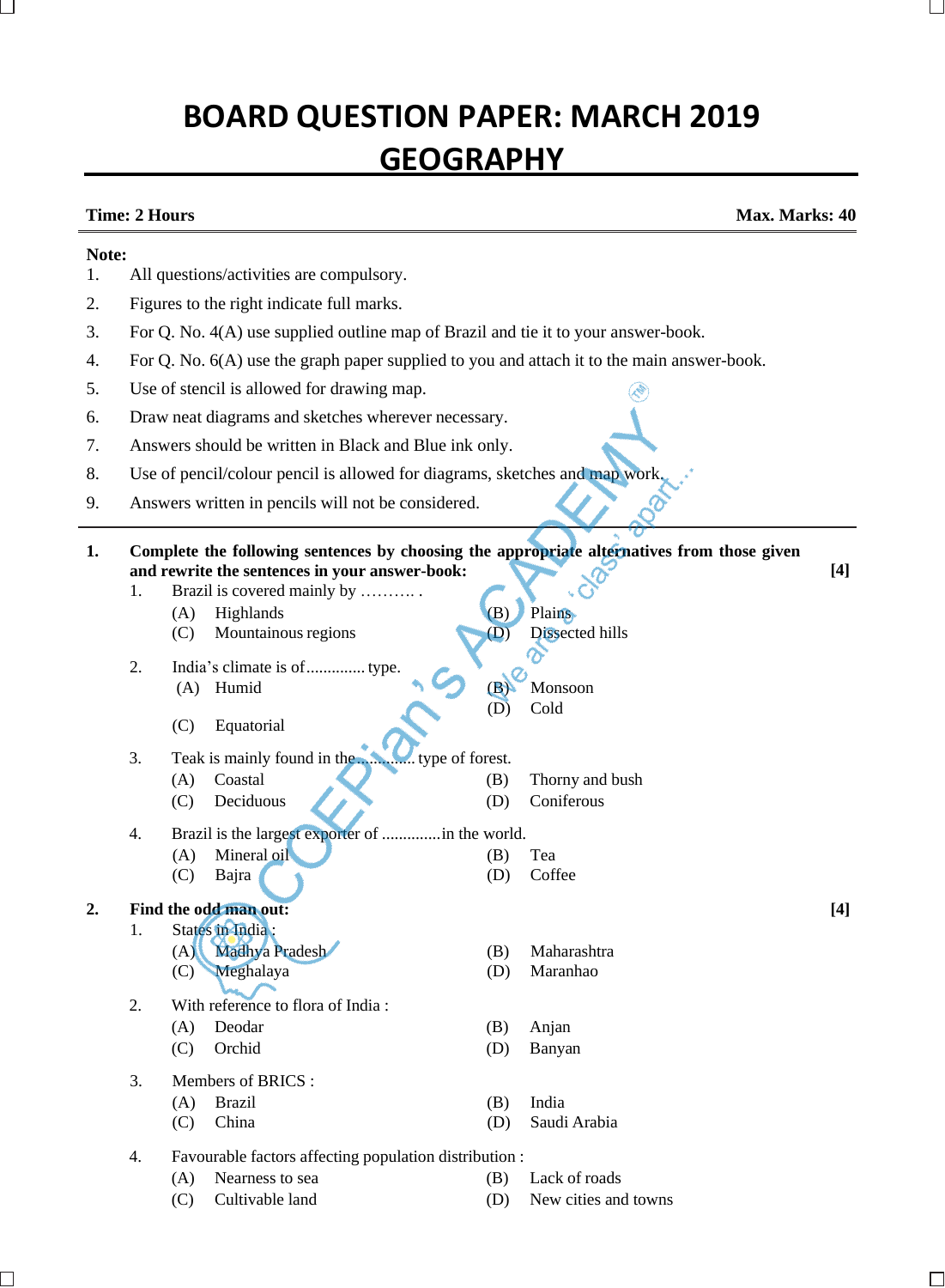**r**

- **3. State whether the sentences are right or wrong and correct the wrong ones and rewrite the sentence (any** *four***): [4]**
	- 1. During field visit, vegetation is not the indicator of difference in precipitation.
	- 2. The river Ganga originates from the Yamunotri glacier.
	- 3. Brazil is mainly located in the Southern hemisphere.
	- 4. The western part of Brazil is densely populated.
	- 5. Like the Indian economy, the Brazilian economy is also of mixed type.
- **4. (A) Mark the following in the outline map of Brazil supplied to you, write the names and give** index (any *four*):  $[4]$ 
	- 1. Marajo Island
	- 2. Pico-De-Neblina
	- 3. Pantanal Wetland
	- 4. Drought Quadrilateral
	- 5. Caatinga
	- 6. Golden Lion-Tamarin
	- **(B) Observe the given map and answer the questions given below it (any** *four***): [4]**

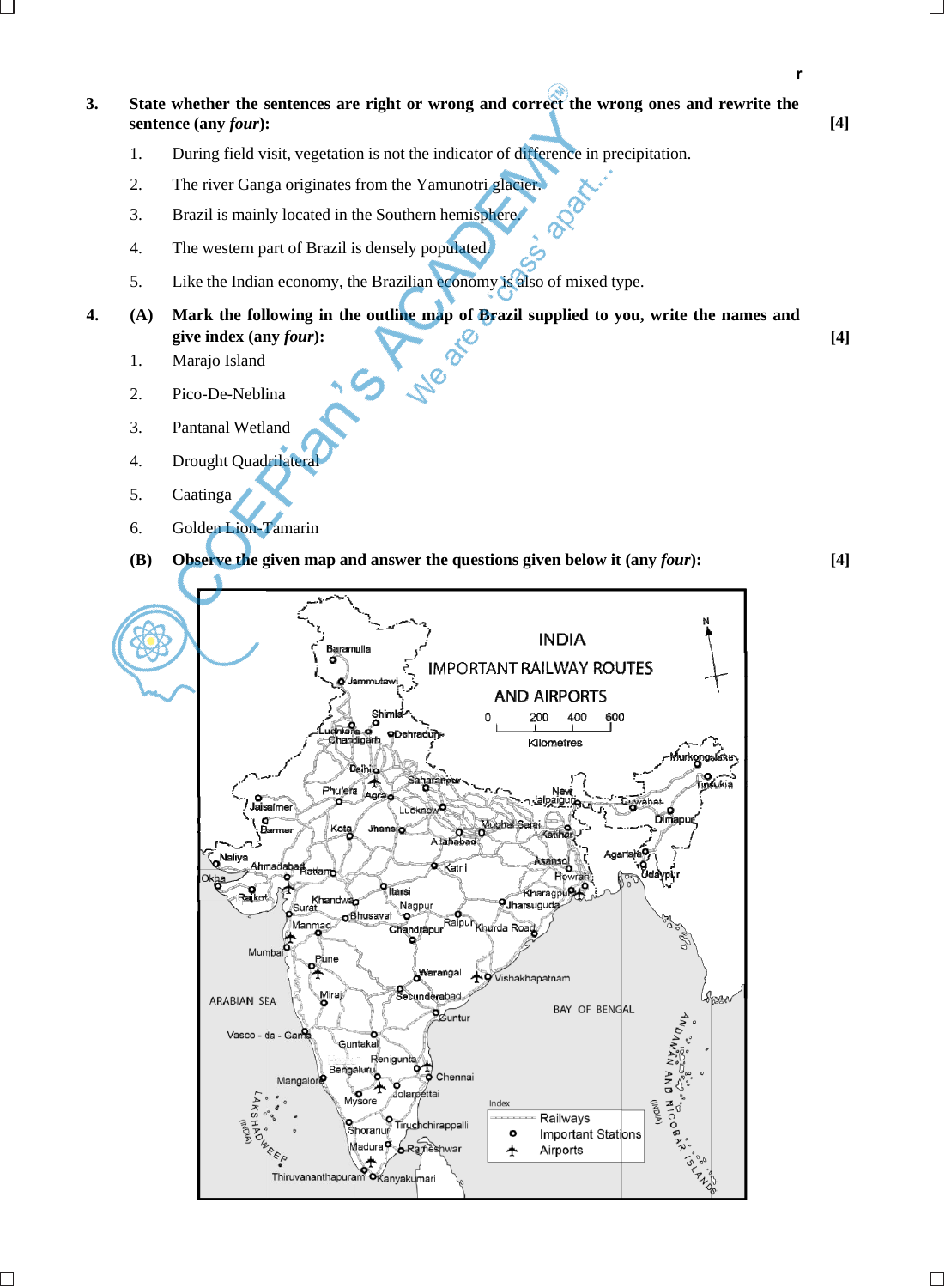### **Questions:**

- 1. What does the map show?
- 2. Name any two airports from Eastern coast.
- 3. In which states, railway routes are not exist?
- 4. Name the Southernmost railway station of India.
- 5. Which is the important railway station on the route of Mumbai-Mangalore?
- 6. Name the Northernmost airport of India.

## **5. Give geographical reasons for the following (any** *two***): [6]**

- 1. There are fewer natural ports on the eastern coast of India.
- 2. The evergreen rain forests in Brazil are rightly called the 'Lungs of the world'.
- 3. Settlements are sparse in North-eastern Brazil.
- 4. A dense network of railways has developed in the North Indian plains.
- **6. (A) With the help of given statistical data prepare a simple bar graph and answer the following questions:** [6]

#### **India– Trend of Urbanisation (1961–2011)** ىي

|  | Year | <b>Percentage of Urban</b><br><b>Population</b> |
|--|------|-------------------------------------------------|
|  | 1961 | 18.0                                            |
|  | 1971 | 18.2                                            |
|  | 1981 | 23.3                                            |
|  | 1991 | 25.7                                            |
|  | 2001 | 27.8                                            |
|  | 2011 | 31.2                                            |
|  |      |                                                 |

**Questions:**

- 1. What is the interval of the data?
- 2. Which decade shows slow rate of urbanisation?
- 3. Which decade shows high rate of urbanisation?